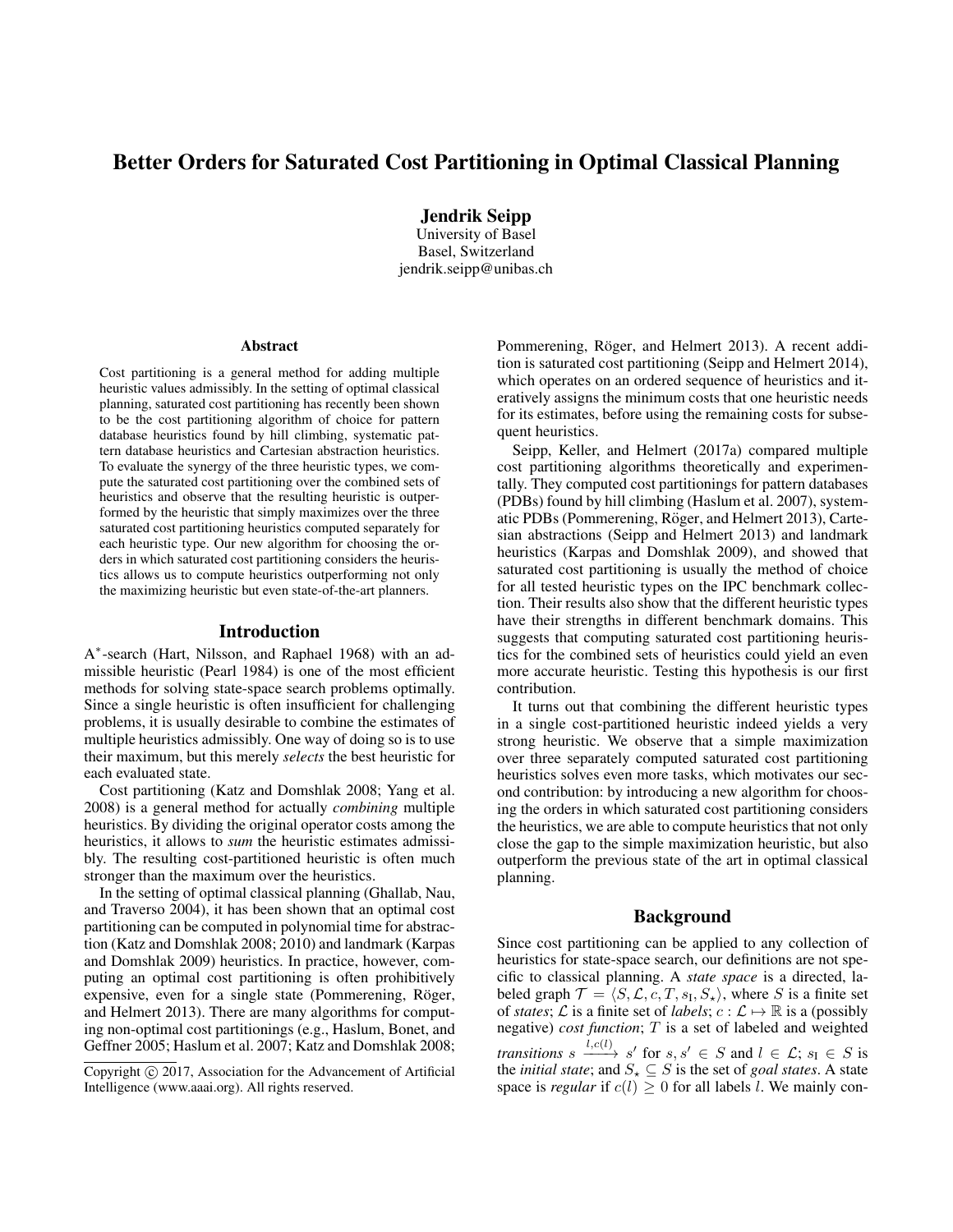sider regular state spaces, but permit negative costs within cost partitionings as proposed by Pommerening et al. (2015).

The *goal distance*  $h^*(s) \in \mathbb{R} \cup \{-\infty, \infty\}$  of a state  $s \in S$ is the cost of a cheapest path from s to a goal state in  $S_{\star}$ . It is  $\infty$  if no such path exists and  $-\infty$  if paths of arbitrarily low negative cost exist, which cannot happen if  $T$  is regular.

We write  $h^{c'}(s) \in \mathbb{R} \cup \{-\infty, \infty\}$  for the heuristic estimate of state s under cost function  $c'$ . A heuristic is admissible if it never overestimates the true goal distance of a given state.

# Cost Partitioning

A single heuristic is usually unable to capture enough information about challenging state-space search problems. Therefore, it is often beneficial to consider multiple heuristics (Holte et al. 2006). Cost partitioning makes the sum of their individual estimates admissible.

#### Definition 1. *Cost partitioning.*

Let  $\mathcal{H} = \langle h_1, \ldots, h_n \rangle$  *be a tuple of admissible heuristics for a regular state space*  $\mathcal{T} = \langle S, \mathcal{L}, c, T, s_{\text{I}}, S_{\star} \rangle$ . A cost partitioning *over* H *is a tuple*  $C = \langle c_1, \ldots, c_n \rangle$  *of (general) cost functions whose sum is bounded by*  $c: \sum_{i=1}^{n} c_i(l) \leq$  $c(l)$  *for all*  $l \in \mathcal{L}$ . The cost-partitioned heuristic  $h^{\mathcal{C}}$  *is defined*  $as \, h^{\mathcal{C}}(s) := \sum_{i=1}^n h_i^{c_i}(s).$ 

The sum of the cost-partitioned heuristics remains admissible due to the way  $\mathcal C$  distributes the cost of each (operator) label among the heuristics.

### Saturated Cost Partitioning

Even though an optimal cost partitioning for a given state can be computed in polynomial time for abstraction (Katz and Domshlak 2008; 2010) and landmark (Karpas and Domshlak 2009) heuristics, the computation usually takes prohibitively long (Pommerening, Röger, and Helmert 2013). Seipp and Helmert (2014) introduced saturated cost partitioning, an algorithm for quickly computing suboptimal but very informative cost partitionings. It works on an ordered sequence of heuristics and iteratively assigns each heuristic only the costs that this heuristic can actually exploit, before using the remaining costs for subsequent heuristics.

#### Definition 2. *Saturated cost partitioning.*

*Let* T *be a regular state space and* H *be a set of admissible heuristics. Given an order*  $\omega = \langle h_1, \ldots, h_n \rangle$ *, the saturated* cost partitioning  $C = \langle c_1, \ldots, c_n \rangle$  *and the* remaining cost functions  $\langle \bar{c}_0, \ldots, \bar{c}_n \rangle$  *are defined by* 

$$
\bar{c}_0 = c
$$
  
\n
$$
c_i = saturate(h_i, \bar{c}_{i-1})
$$
  
\n
$$
\bar{c}_i = \bar{c}_{i-1} - c_i
$$

The saturated cost function *saturate* $(h, c)$  is the minimal cost function  $c' \leq c$  with  $h^{c'}(s) = h^{c}(s)$  for all states s (Seipp and Helmert 2014). For abstraction heuristics  $h$ , the saturated cost of operator  $o$  is the maximum over  $h(s) - h(s')$  for all abstract state transitions  $s \to s'$  induced

| $h_{HC}^{\text{SCP}}$ $h_{Sys}^{\text{SCP}}$ $h_{Cart}^{\text{SCP}}$ $h_{HC,Sys, Cart}^{\text{SCP}}$ $\max(h_{HC}^{\text{SCP}}, h_{Sys}^{\text{SCP}}, h_{Cart}^{\text{SCP}})$ |      |             |  |
|-------------------------------------------------------------------------------------------------------------------------------------------------------------------------------|------|-------------|--|
| 1032                                                                                                                                                                          | 1006 | 805 852 965 |  |

Table 1: Number of solved tasks for different diverse saturated cost partitioning heuristics.

by o. Seipp, Keller, and Helmert (2017b) showed that the order in which saturated cost partitioning considers the heuristics greatly influences the quality of the resulting heuristic. To find good orders they introduced a hill climbing procedure that optimizes a random initial order for a set of samples by iteratively switching the positions of two heuristics until no better order can be reached. However, they obtained the strongest heuristics by maximizing over multiple saturated cost partitioning heuristics computed for different (random) orders. They presented a diversification method that only adds an order if it yields a heuristic with a higher estimate than all previously added orders for any of a set of samples to ensure that only heuristics for "useful" orders are stored and evaluated during search.

In a follow-up paper (2017a) the same authors computed diverse saturated cost partitioning heuristics over pattern database heuristics found by hill climbing (HC), systematic pattern database heuristics (Sys) and Cartesian abstraction heuristics (Cart). They observed that none of the three resulting heuristics dominates the other two, but that each heuristic has its strengths in different benchmark domains. This suggests combining the underlying heuristics.

# Combining Heterogeneous Heuristics

We evaluate this idea by running an experiment on 1667 benchmark tasks from all optimal tracks of the International Planning Competition (IPC). Like Seipp, Keller, and Helmert (2017a), we use PDB heuristics found by hill climbing in at most 60 seconds (note that they used a limit of 15 minutes), systematic PDBs of sizes 1 and 2, and Cartesian abstractions of the *landmark* and *goal* task decompositions by Seipp and Helmert (2014). These heuristics will form the basis of all experiments in this paper. The first four columns in Table 1 compare the diverse saturated cost partitioning heuristics computed over the three different heuristic types separately and the heuristic obtained by computing diverse saturated cost partitionings over the combination of the heuristics.

Combining the different heuristics in  $h_{HC,Sys, Cart}^{SCP}$ , solving 1006 tasks, increases the total number of solved tasks by 201, 154 and 41 tasks, compared to  $h_{HC}^{SCP}$ ,  $h_{Sys}^{SCP}$  and  $h_{Cart}^{SCP}$ , respectively. Each of these increases is a significant improvement in the optimal planning setting where problem difficulty tends to scale exponentially. However, the heuristic that simply maximizes over the first three separately computed heuristics,  $\max(h_{HC}^{SCP}, h_{Sys}^{SCP}, h_{Cart}^{SCP})$ , solves even more tasks (1032).

Appending a heuristic to the tuple of heuristics considered by saturated cost partitioning can only make the resulting estimates more accurate. Therefore, for each heuristic order in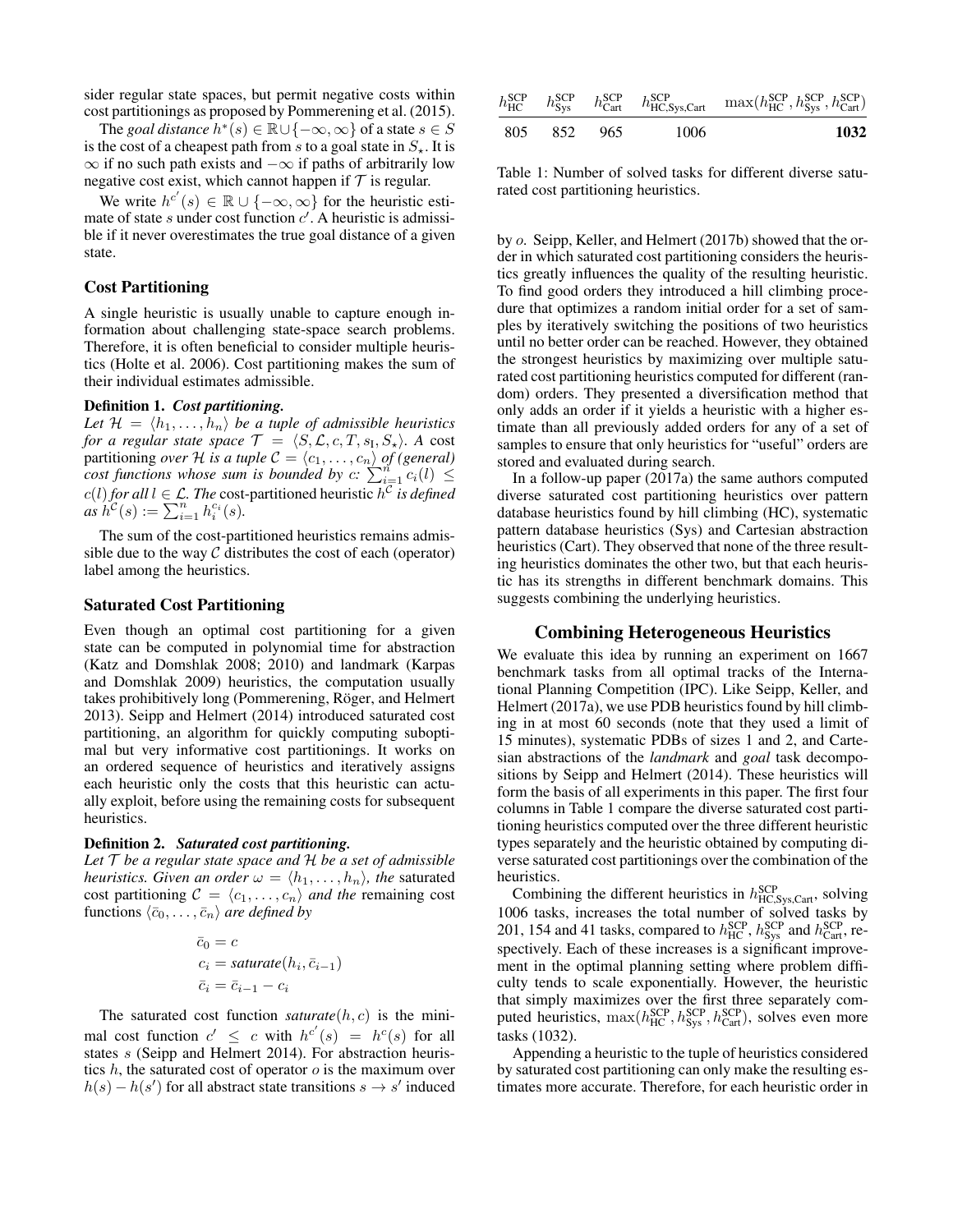$\max(h_{\text{HC}}^{\text{SCP}}, h_{\text{Sys}}^{\text{SCP}}, h_{\text{Cart}}^{\text{SCP}})$  using only a single type of heuristic we could easily construct a combined order that "dominates" the former. E.g., for an order  $\omega_{HC}$  using only pattern database heuristics found by hill climbing, we can construct an order  $\omega_{\text{HC}} \oplus \omega_{\text{Sys}} \oplus \omega_{\text{Cart}}$  by starting with the original order and appending the other heuristics in any order.

We assume that the overhead incurred by evaluating the underlying heuristics is roughly the same for  $h_{HC,Sys, Cart}^{SCP}$  and  $\max(h_{HC}^{SCP}, h_{Sys}^{SCP}, h_{Cart}^{SCP})$ . Therefore, the difference in coverage between the two heuristics must stem from  $h_{HC,Sys, Cart}^{SCP}$ using worse or fewer orders, suggesting that the procedure for finding orders can be improved.

### Finding an Order for a Single State

We hypothesize that the main weakness of the diversification procedure by Seipp, Keller, and Helmert (2017b) is that it only considers random orders. As long as the number of heuristics is low enough, as it may have been the case in their experiments, a strong heuristic can often be found by diversifying random orders. Once the number of heuristics and therefore the space of orders grows too large however, we need better ways for generating orders and cannot hope to "stumble" over good ones by chance.

We believe that their procedure for optimizing a single order with a hill climbing search was a step in the right direction, but we argue that it can be improved in at least two aspects. First, the procedure tries to find a good heuristic order for a set of sample states, while the authors already proved that it can be impossible to find a single good order even for only two states. Second, their hill climbing procedure lacked an important ingredient for local optimization: a decent initial solution. To address both of these shortcomings, we propose an algorithm that greedily constructs an *initial* order for a *single* given state.

#### Greedy Order

Given a set of heuristics  $H$  and a state s, our goal is to find an order resulting in a heuristic with an accurate estimate for s. Since all cost-partitioned heuristics are admissible and therefore underestimate the true goal distance, the ones with higher estimates are more accurate. Roughly speaking, we should therefore try to move heuristics with high estimates for s to the front of an order. However, we also have to keep in mind that only the first heuristic is allowed to use all the costs it can exploit. Subsequent heuristics operate on the costs that have not been consumed by previous heuristics. To preserve costs for as many heuristics as possible, we should therefore also "prefer" orders that begin with heuristics using few costs.

To measure how well a heuristic balances the objectives of having a high heuristic value and using few costs, we define the *value-per-cost ratio* r for a heuristic h, a cost function c and a state s as

$$
r(h,c,s) = \frac{h^c(s)}{1 + \sum_{o \in \mathcal{O}} \max(0, \hat{c}_h(o))},
$$

where  $\hat{c}_h$  is the saturated cost function *saturate*( $h, c$ ) and  $\mathcal O$  is the set of operators of the task at hand. The denominator

**Algorithm 1** Given a set of heuristics  $H$ , an operator cost function  $c$  and a state  $s$ , compute a dynamic greedy order by iteratively appending the heuristic with the highest valueper-cost ratio.

1: function DYNAMICGREEDYORDER( $H, c, s$ ) 2:  $\omega \leftarrow \langle \rangle$ 3: while  $H \neq \emptyset$  do 4:  $h \leftarrow \arg \max_{h' \in \mathcal{H}} r(h', c, s)$ 5: append h to  $\omega$ 6:  $\mathcal{H} \leftarrow \mathcal{H} \setminus \{h\}$ 7:  $c \leftarrow c - saturate(h, c)$ 8: return  $\omega$ 

sums the positive costs that  $h$  uses. We add 1 to guarantee that the division is always defined. We ignore negative costs since preliminary experiments showed that accounting for them yields worse orders.

Algorithm 1 uses the value-per-cost ratio to greedily compute a heuristic order. Given a set of heuristics  $H$ , a cost function  $c$  and a state  $s$ , it starts with an empty order  $\omega$  and then iteratively appends the heuristic with the highest valueper-cost ratio and updates the remaining cost function  $c$  until all heuristics are part of  $\omega$ . If there are multiple heuristics with the same value-per-cost ratio, we break ties arbitrarily.

After the cost function  $c$  has been updated, all saturated cost functions have to be recomputed for all remaining heuristics  $H$ . This can become prohibitively time consuming for tasks with many or large abstractions. In our practical implementation we therefore introduce a shortcut: at the end of each loop, after updating the cost function  $c$ , we remove all heuristics h with  $h^{c}(s) = 0$  from H and collect them in the set  $\mathcal{H}_0$  (which is empty at the beginning of the algorithm). Once the while-loop terminates, we append all heuristics from  $\mathcal{H}_0$  to  $\omega$  in an arbitrary order. This change has a negligible influence on the generated orders, but often speeds up the algorithm significantly.

Even with this modification, computing dynamic greedy orders can take several minutes for some tasks. By removing line 7 from Algorithm 1 we obtain a *static* version that precomputes the saturated cost function for each heuristic once and always returns a greedy order in less than 0.05 seconds.

# Evaluation

We implemented the dynamic and static versions of our greedy algorithm in the Fast Downward planning system (Helmert 2006) and used the downward-lab toolkit (Seipp et al. 2017) to conduct experiments. As above, we evaluate our ideas on 1667 benchmark tasks from all previous optimal IPC tracks. We apply time and memory limits of 30 minutes and 2 GiB to all algorithm runs.

Single Order We begin by evaluating which algorithm produces the best initial order for a given state. For each task we compute a dynamic and static greedy order for the initial state and a random order. Table 2 compares the resulting heuristic estimates for the initial state. Ignoring optimized orders (\*-opt) for now, we see that the orders found for the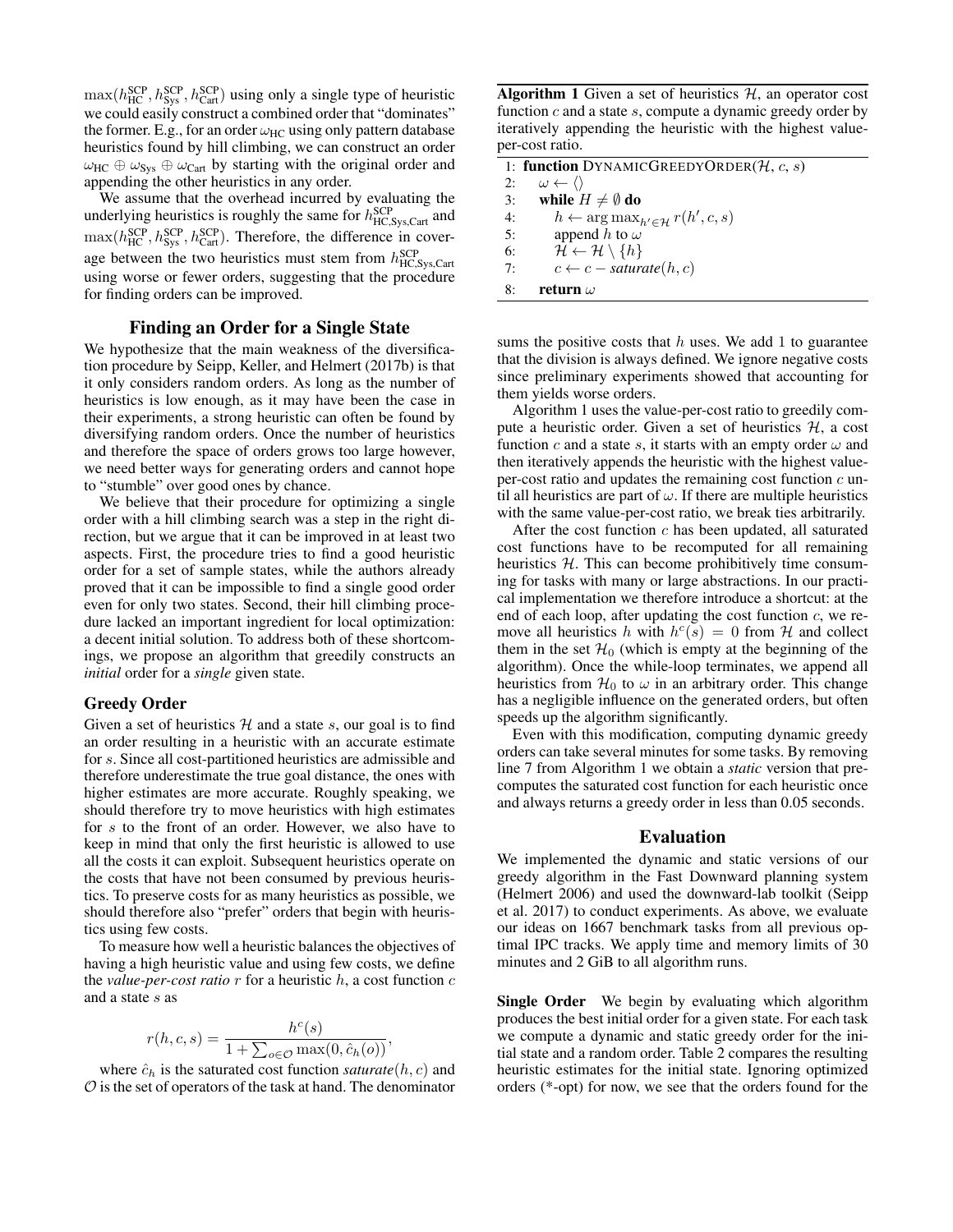|            |             |     |     | optimized |                        |     |  |
|------------|-------------|-----|-----|-----------|------------------------|-----|--|
|            | rand        |     |     |           | static dyn rand static | dyn |  |
| rand       |             | 223 | 105 | 0         | 55                     | 20  |  |
| static     | 842         |     | 92  | 184       | 0                      | 17  |  |
| dyn        | 989         | 501 |     | 268       | 111                    | 0   |  |
| rand-opt   | 1086        | 650 | 463 |           | 179                    | 111 |  |
| static-opt | 1058        | 681 | 511 | 344       |                        | 115 |  |
| dyn-opt    | <b>1108</b> | 747 | 548 | 402       | 231                    |     |  |

Table 2: Pairwise comparison of algorithms producing a single order for saturated cost partitioning. The entry in row x and column y holds the number of tasks in which algorithm x yielded a heuristic with a higher heuristic estimate for  $s_I$ than algorithm y. For each comparison we highlight the algorithm with more such tasks in bold.

initial state by the dynamic and static greedy algorithms are much better than random orders. The results also show that the dynamic version has an edge over the static one: the former produces a better order than the latter in 501 tasks, while the opposite is the case in only 92 tasks.

Single Optimized Order Even though the greedy algorithms produce good orders on their own, Table 2 reveals that we can usually improve them. The three "optimized" versions take the non-optimized order as input and optimize them with Seipp, Keller, and Helmert's hill climbing search (2017b) for at most three minutes. Depending on whether we use a random, static or dynamic order, 1086, 681 and 548 tasks benefit from the optimization. The results also show that optimizing the orders cancels out much of the advantage that dynamic orders have over static ones: optimized dynamic orders are better than optimized static orders in 231 tasks, but the opposite is true in 115 tasks as well. Optimizing random orders often produces higher estimates compared to using non-optimized dynamic orders (463 vs. 268 tasks). However, optimized dynamic orders are usually better than optimized random orders (402 vs. 111 tasks), showing that both an initial greedy order and optimizing it afterwards are essential for obtaining the best orders.

Diverse Orders As Seipp, Keller, and Helmert (2017b) demonstrated, we should use multiple orders and maximize over the resulting heuristics if we want to obtain accurate heuristic estimates for more than a single state. Consequently, we use their diversification procedure, but instead of random orders, we diversify optimized greedy orders. In detail, our adapted diversification procedure samples 1000 states with the sampling algorithm by Haslum et al. (2007) and then iteratively samples an additional state s, computes a greedy order  $\omega$  for s, optimizes  $\omega$  for s with hill climbing and adds  $\omega$  to the set of orders if the corresponding heuristic has a higher heuristic estimate for any of the 1000 samples than all previously added orders. Preliminary experiments

|            |    |                                            | optimized |   |                               |                             |      |
|------------|----|--------------------------------------------|-----------|---|-------------------------------|-----------------------------|------|
|            |    | rand max-rand rand dyn static hybrid tasks |           |   |                               |                             |      |
| rand       |    |                                            | 3         | 5 | $\mathfrak{D}_{\mathfrak{p}}$ | $\mathcal{D}_{\mathcal{L}}$ | 1006 |
| max-rand   | 8  |                                            | 6         | 4 | $\mathcal{D}_{\mathcal{L}}$   | 2                           | 1032 |
| rand-opt   | 5  | 6                                          |           | 4 | $\mathcal{D}_{\mathcal{L}}$   | 1                           | 1009 |
| dyn-opt    | 10 | 9                                          | 8         |   | 3                             |                             | 1034 |
| static-opt | 9  | 10                                         | 6         |   |                               | $\mathcal{D}_{\mathcal{L}}$ | 1041 |
| hybrid-opt | 10 | 10                                         | 8         | 6 | 3                             |                             | 1048 |

Table 3: Left: Pairwise coverage comparison of different heuristics derived by saturated cost partitioning. The entry in row x and column y holds the number of domains in which algorithm x solved more tasks than algorithm y. For each comparison we highlight the algorithm with higher coverage for more domains in bold. Right: Total number of solved tasks by each algorithm.

made us use a time limit of one second for optimization.

Table 3 compares four different planners that use our new diversification procedure, grouped under "optimized" and only differing in the choice of initial order, to two planners diversifying random orders. The "rand" planner corresponds to the  $\hat{h}_{\text{HC,Sys, Cart}}^{\text{SCP}}$  planner in the first experiment and computes diverse saturated cost partitionings over the combined set of heuristics. The "max-rand" planner corresponds to the  $\max(h_{HC}^{SCP}, h_{Sys}^{SCP}, h_{Cart}^{SCP})$  planner above and maximizes over separately computed diverse saturated cost partitionings.

The results show that diversifying optimized random orders ("rand-opt") is insufficient for solving as many tasks in total as "max-rand", but the two algorithms are on par in a domain-wise comparison. Among the algorithms diversifying optimized orders, "static-opt" has an edge over "dynopt", which in turn has an edge over "rand-opt", both in a domain-wise comparison and in terms of total coverage. Since there are domains in which the slower-to-compute, but often more informative dynamic orders outperform static orders, we also evaluate the following hybrid algorithm: compute the dynamic order for the initial state and compute the static order for all other samples. As we can see, "hybridopt" combines the advantages of the two ingredients and outperforms both.

Comparison to State of the Art In our final experiment we compare the new  $h_{\text{hybrid-opt}}^{\text{SCP}}$  algorithm to the symbolic search planner SymB $A_2^*$  (Torralba, Linares López, and Borrajo 2016), the winner of the IPC 2014 sequential optimization track. SymBA<sup>\*</sup><sub>2</sub> uses  $h^2$  mutexes to prune irrelevant operators (Alcázar and Torralba 2015), an important preprocessing step that can be combined with any planner. In 22 domains  $h_{\text{hybrid-opt}}^{\text{SCP}}$  using  $h^2$  mutexes solves more tasks than  $\text{SymBA}_{2}^{*}$ , while the opposite is true in only 11 domains.  $h_{\text{hybrid-opt}}^{\text{SCP}}$  using  $h^2$  mutexes also solves significantly more tasks in total (1084) than SymB $A_2^*$  (1008).